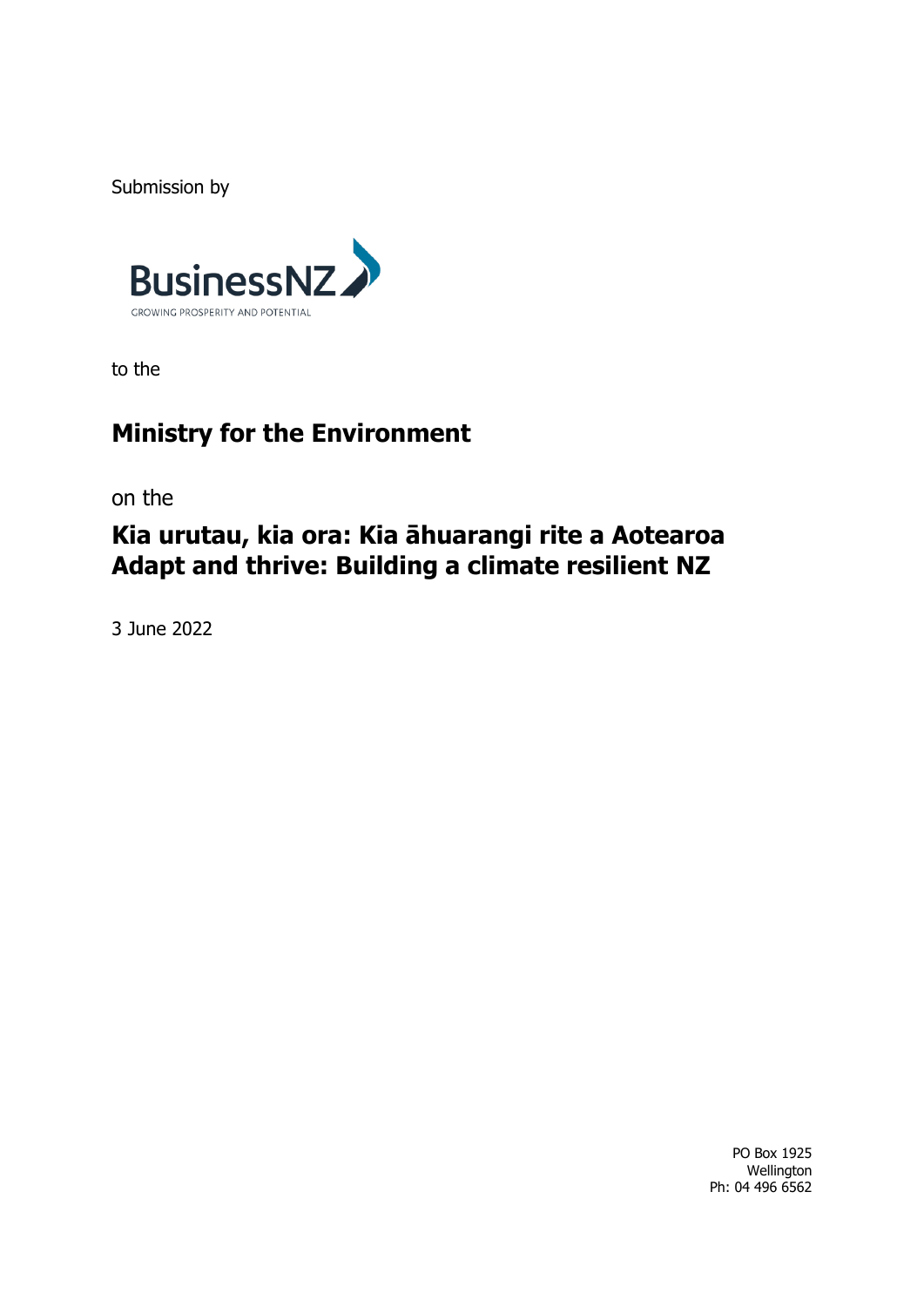#### **KIA URUTAU, KIA ORA: KIA ĀHUARANGI RITE A AOTEAROA ADAPT AND THRIVE – DRAFT SUBMISSION BY BUSINESSNZ<sup>1</sup>**

# **1.0 INTRODUCTION**

- 1.1 BusinessNZ welcomes the opportunity to provide feedback on the Government's Draft National Adaptation Plan: Kia urutau, kia ora: Kia āhuarangi rite a Aotearoa (referred to as "the NAP").
- 1.2 We welcome the Government's long-term thinking and acknowledge the significant effect climate change will have on New Zealand's infrastructure.
- 1.3 Through the NAP, the Government aims to provide clear direction to New Zealand's adaptation to the irreversible impacts of Climate Change.
- 1.4 While greenhouse gas emissions are undeniable, their mitigation is a crucial part of our response to climate change; the adaptation to, and management of, irreversible impacts caused by climate change should not be taken lightly.
- 1.5 The document sets out a proposed future work programme, indicates priorities for the next six years and explores three areas: the reform of institutions to make them fit for a changing climate, the provision of data, information, and guidance to enable everyone to assess and reduce their own climate risks; and embedding climate resilience across government strategies and policies, including proposals for flood insurance and managed retreat.<sup>2</sup>
- 1.6 This submission will predominantly focus on the Government's proposals related to managed retreat policies.
- 1.7 Managed retreat is an important issue which has significant implications for property rights and needs to be carefully thought through. We support the Government's view that 'Care will need to be taken to manage any perverse or unintended outcomes such as moral hazard (that is, inappropriate incentives to continue developing in at-risk areas). <sup>s</sup>
- 1.8 Decisions should not be made lightly without full consultation. We note the short consultation period and that the final plan is to be published as early as August 2022.

# **SUMMARY OF RECOMMENDATIONS**

BusinessNZ recommends:

- a. Government should not rush decisions given the potential implications for the New Zealand legal system's long-established property rights principles (see p. 2);
- b. Setting up an easy accessible, independent risk database tool to enable effective risk assessment, analysis, and planning (see p. 3);
- c. There should be a very high threshold for central and local government requiring people to move in response to climate change (see p 3);
- d. Any regulatory takings and restrictions of land use should be accompanied by compensation within a reasonable threshold framework (see p. 4);

<sup>1</sup> Background information on BusinessNZ is attached as Appendix One.

<sup>2</sup> Page 15 i[n Draft-national-adaptation-plan.pdf \(environment.govt.nz\)](https://environment.govt.nz/assets/publications/Draft-national-adaptation-plan.pdf)

<sup>&</sup>lt;sup>3</sup> Page 6 i[n Draft-national-adaptation-plan.pdf \(environment.govt.nz\)](https://environment.govt.nz/assets/publications/Draft-national-adaptation-plan.pdf)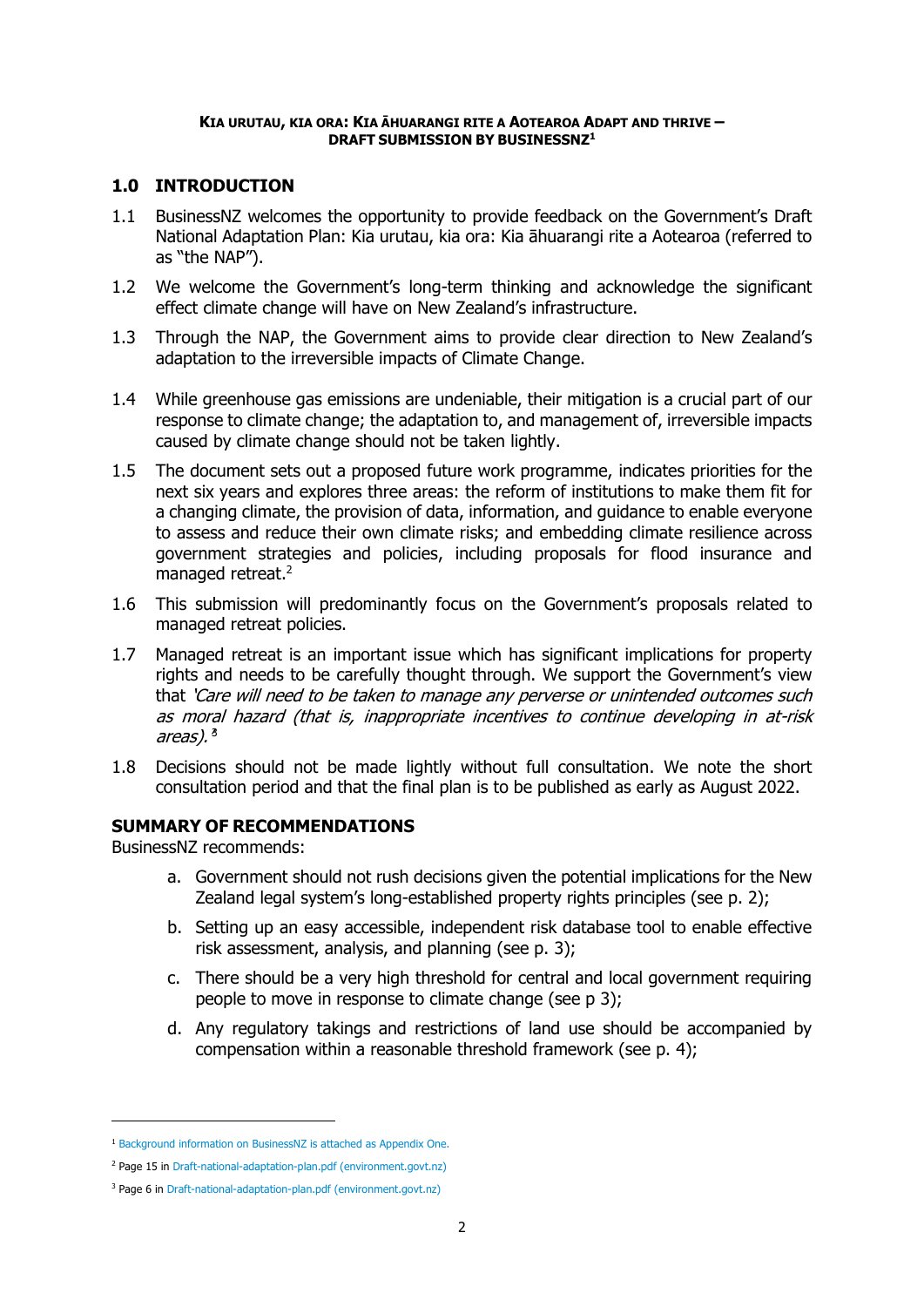- e. Government should encourage local solutions for local problems where possible (see p. 4);
- f. Setting up a Technical Advisory Group (TAG) to investigate the legal implications of the proposed NAP in more detail (see p. 5);

# **2.0 COMMENTS**

### **Problem definition**

- 2.1 We acknowledge the current and future effects of more frequent extreme weather events on New Zealand and its infrastructure, including transport, energy, water, and others. More long-term thinking is needed to make sure our responses and infrastructure are future-proofed to deal with any additional stress caused by climate change.
- 2.2 Managed retreat is an important issue which has significant implications for property rights and needs to be carefully thought through.
- 2.3 We agree that bearing '[...] the risk and cost of climate change, including climate change adaptation will fall across different parts of society, including asset or property owners, their insurance companies, their banks, local government, and central government<sup>4</sup> and support the Government's sentiment that more long-term-thinking is needed.

#### **Involvement of central and local government**

- 2.4 As a general guiding principle, we suggest that costs and benefits should be internalised and passed on to individuals as much as possible. In other words, individuals should manage their own risk whether through insurance or through normal market mechanisms (i.e., high risk generally means lower cost property). In order to achieve this, data needs to be easily available, consistent, and timely in order for people make informed decisions.
- 2.5 There should be a very high threshold for central and local government requiring people to move. This should be restricted to cases where there is significant public risk to the wider community (e.g., oil tank next to a waterway or where a building is close to the sea and if not moved away from there might be significant environmental and economic damage or public health issues affecting third parties that cannot be mitigated through bonds etc from property owners).

#### **Access to data is key**

- 2.6 More data and guidance are needed to provide individuals and businesses with better information to improve judgements and decision-making.
- 2.7 We support the Government's view that 'All New Zealanders need to adapt to the impacts of climate change' and that a 'first step will be understand and assess the risks that individuals and business face'. 5
- 2.8 We could not agree more and firmly believe government has a role to play in providing individuals and businesses with access to 'data, information and quidance to enable everyone to assess and reduce their own climate risks.'

<sup>4</sup> Page 8 i[n Draft-national-adaptation-plan.pdf \(environment.govt.nz\)](https://environment.govt.nz/assets/publications/Draft-national-adaptation-plan.pdf)

<sup>5</sup> Page 4 i[n Adapt-and-thrive-snapshot-of-the-consultation.pdf \(environment.govt.nz\)](https://environment.govt.nz/assets/publications/Adapt-and-thrive-snapshot-of-the-consultation.pdf)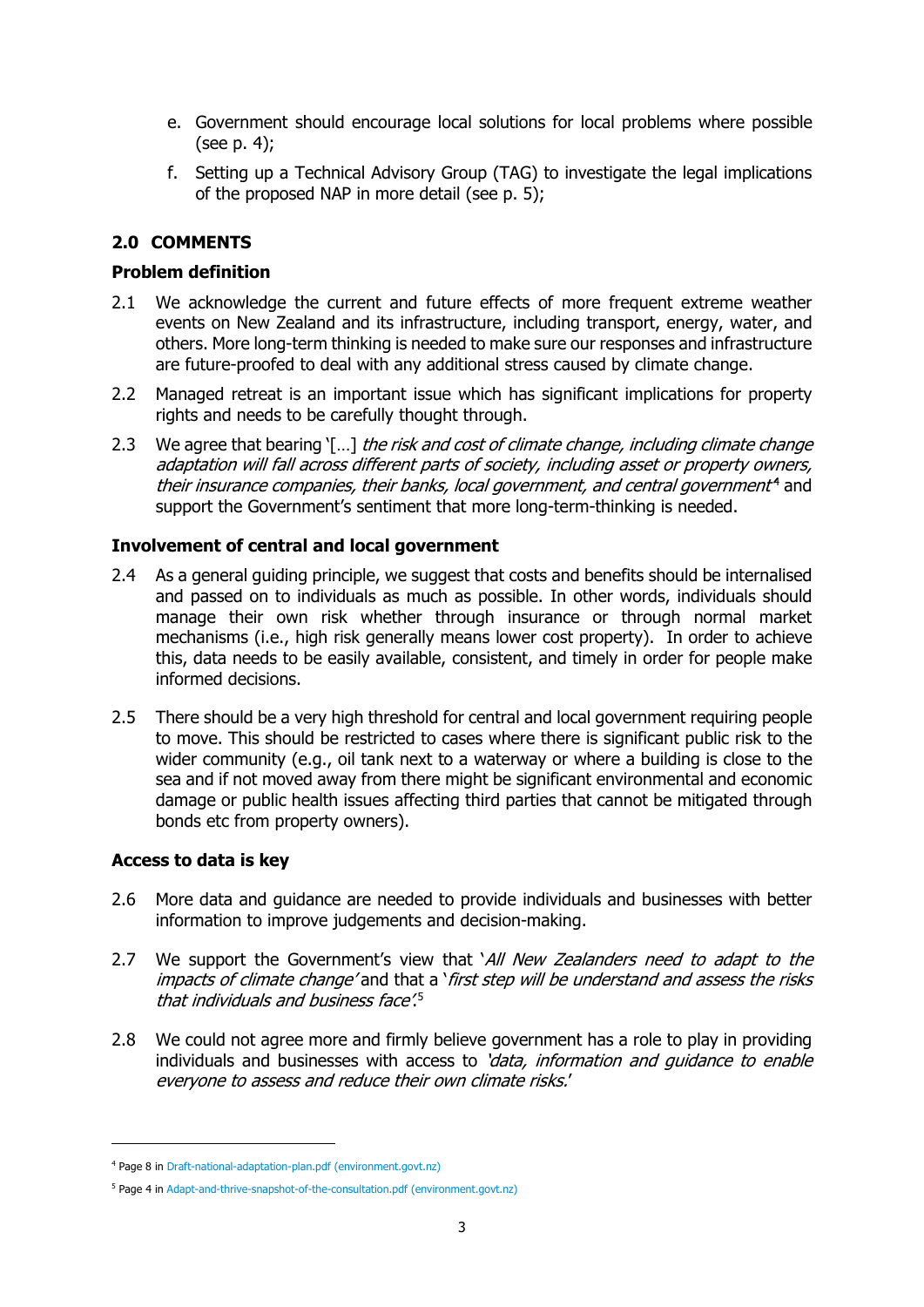2.9 We recommend setting up an easy accessible, independent risk database tool to enable effective risk assessment, analysis, and planning. This could be similar to the *Australian* [Cross Dependency Model](https://xdi.systems/about-us/) and [EasyXDI initiative](https://easyxdi.com/), an initiative which delivers on-demand asset level physical risk analysis from now to 2100 to help asset owners or prospective asset holders to accurately assess climate change risks and cost of climate change impacts to an existing or planned asset. In New Zealand, for example, this could be provided through platforms like homes.co.nz.

#### **Compensation**

- 2.10 On page 16, the document refers to the importance of being very careful when taking and restricting the property use for Māori as some land cases are associated with Treaty settlements and taking land could be considered the taking of property rights. We agree and would like the to see the Government extending this point to all landowners as this applies equally to property rights in general.
- 2.11 All regulatory takings and restrictions on land use should generally be accompanied by compensation within a reasonable threshold framework. We need to incentivise regulators not to be overly cautious, simply minimising their own risk and placing all costs and risks on to property owners.
- 2.12 Negotiation is to be preferred over blanket bans. However, if negotiation is not feasible and there is no other reasonable solution, the Government should use the Public Works Act to compulsorily buy out property owners.
- 2.13 In any case, there can be no 'one-size fits-all approach'. Such an approach could not reflect the unique circumstances facing communities. Therefore, the Government should encourage local solutions for local problems where possible.
- 2.14 There are many possibilities in terms of solutions for local problems and the following might be particularly worth investigating further.
	- a. Where the costs of continually providing infrastructure are increasing prohibitively due to climate change, it might be possible for local and/or central government to gift assets to local communities to manage as they see fit (provided standards of hygiene for sewage disposal etc) are met. Alternatively, they could sell the assets to communities for heavily discounted values accompanied (or not) by compensation. Contract details would need to be carefully worked through to ensure each party was clear as to what labilities would arise from such agreements.
	- b. There are other examples of funding arrangements such as the Lake Taupo 'cleanup' where contributions to reducing nutrient emissions going into the lake have been shared between several parties. This has been necessary because of the difficulty of clearly determining who precisely has caused nutrient leaching where such leaching has taken place over many years and cannot be totally pinned on current landowners.

#### **Current vs Future Investment**

2.15 We encourage the Government to stay away from retrospective legislation as this might not only undermine existing investment but also disincentivise individuals and businesses from further investing if they know their investment is not reasonably secure from confiscation by the state.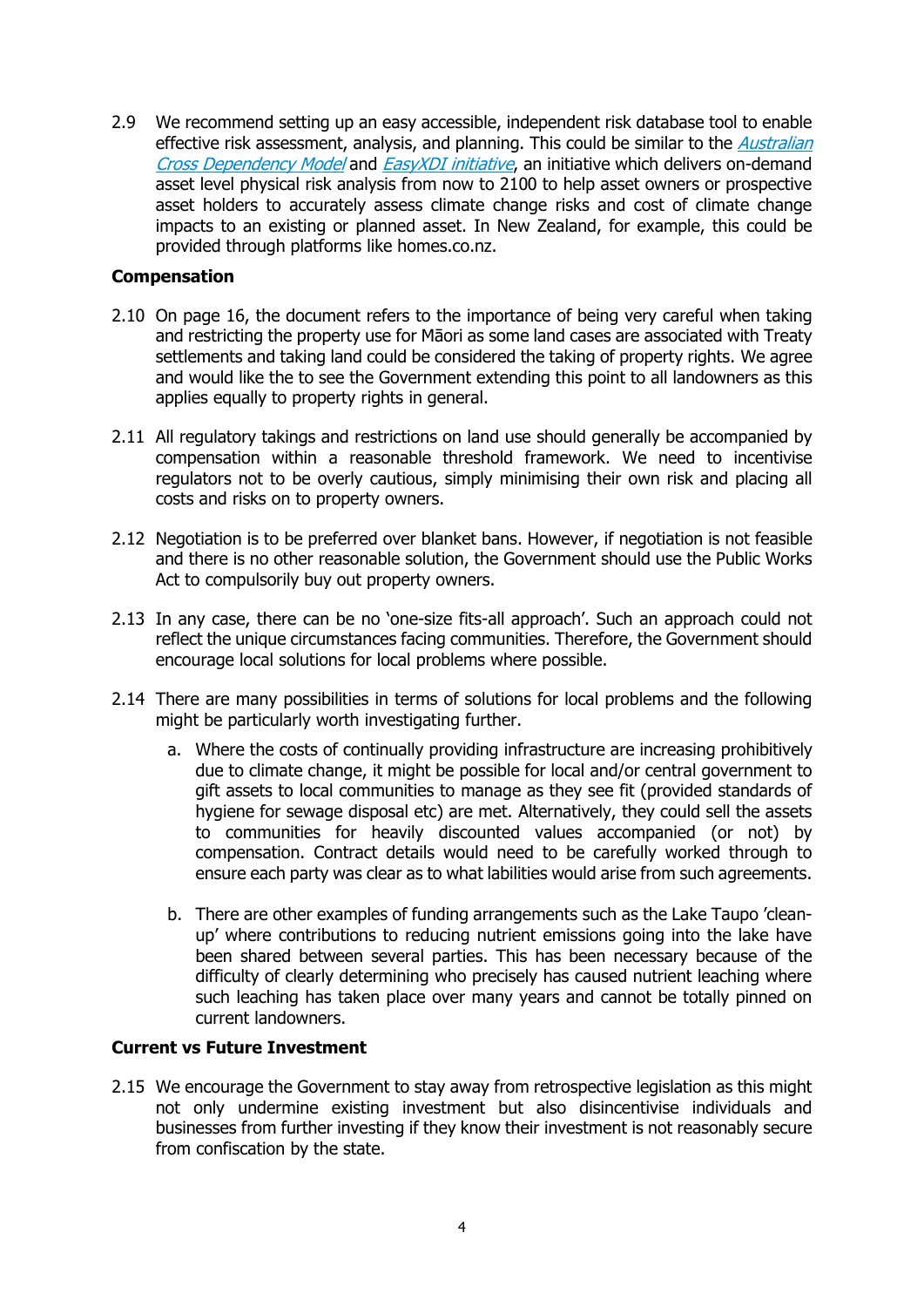- 2.16 The consultation document on Managed Retreat raises a very important question (referring to Q65) as to whether there is justification for taking a different approach where a property was purchased before a risk was identified (or the extent or severity of the risk was known) and where it was bought after the risk became clear.
- 2.17 While the above issue is difficult, there is a strong argument for grandparenting current rights (i.e., individuals businesses/households compensated if they have to move under a high threshold test). Unless businesses and individuals have reasonable security over their property rights so these are not subject to confiscation or regulatory takings by the state, they will have little incentive to invest. However, given new investors should be aware of the risks of climate change (and other risks), there is a strong argument that in these circumstances, new investors should bear the costs involved (of land erosion etc).
- 2.18 A complicating factor for businesses making decisions on climate change adaptation policies is that several industries (for example energy) are regulated by the Commerce Commission and/or other agencies of Government in terms of their Rate of Return (ROR) and supply/service agreements. This governs the extent to which those businesses would take into account potential climate risks/hazards. New expenditure arising from climate change adaptation requirements should only be undertaken if it is of overall net benefit.
- 2.19 We support the New Zealand Infrastructure Commission projects to "*Develop a* methodology for assessing impacts on physical assets and the services they provide" and "Scope a resilience standard or code for infrastructure". Both projects have the potential to share lessons across all infrastructure industries and help continuously improve best practice.

# **Technical Working Party**

- 2.20 Given the potential impact of the NAP on property rights and associated important issues such as compensation for regulatory takings, BusinessNZ would strongly recommend the setting up of a Technical Advisory Group (TAG) to investigate the legal implications of the NAP proposals in more detail to ensure New Zealand's long-standing legal framework is not undermined.
- 2.21 Just to mention a few examples of the issues the TAG should investigate:
	- a. Options for applying local solutions to local problems and any legal ramifications, including boundary issues.
	- b. The establishment of an appropriate threshold above which national/local government would be able to require businesses and individuals to move from their properties.